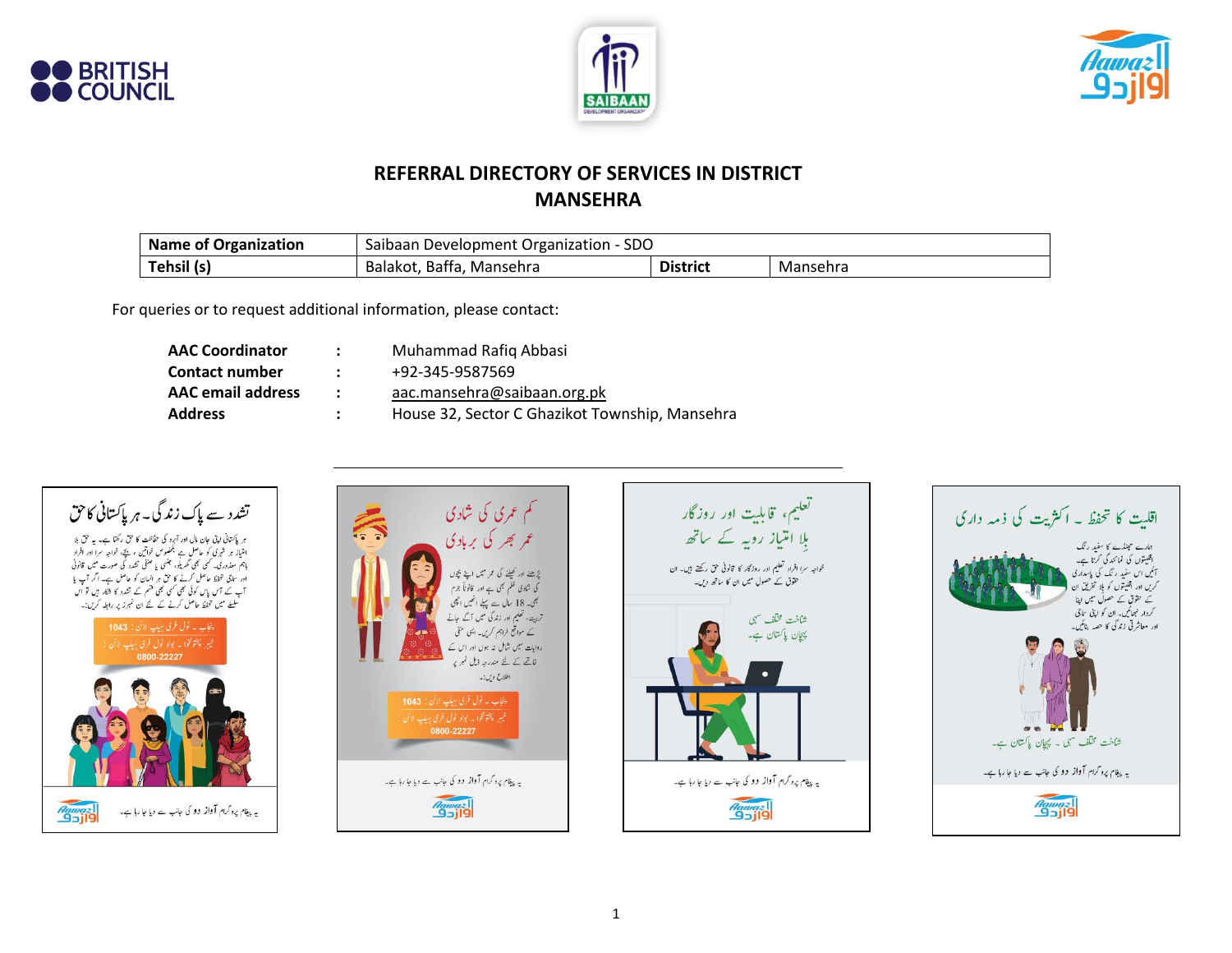





## **PROVINCIAL LEVEL**

| A  | <b>Government Services</b>                                                          | Contact details of focal person/s<br>(Name, Designation, Address,                                                                     | <b>Functions/ Services (please also mention functional/ non-functional)</b>                                                                                                                                                                                                              |
|----|-------------------------------------------------------------------------------------|---------------------------------------------------------------------------------------------------------------------------------------|------------------------------------------------------------------------------------------------------------------------------------------------------------------------------------------------------------------------------------------------------------------------------------------|
|    |                                                                                     | Landline, Mobile, Email Address)                                                                                                      |                                                                                                                                                                                                                                                                                          |
| 1. | Provincial Ombudsperson<br>Harassment at Workplace Act<br>2010), Khyber Pakhtunkhwa | Rakshanda Naz (Ombudsperson)<br>1st Floor Benevolent Fund Building<br>Saddar Road Peshawar<br>091-9213093<br>Ombd.women.kp@gmail.com  | Legal Aid and Assistance in Direct Redressal of Sexual Harassment cases<br>Complaint against Committee; Complaint No: 091-9213093<br><b>Online Complaint Forum</b>                                                                                                                       |
| 2. | Provincial Ombudsman                                                                | Syed Jamal u Din Shah<br>Provincial ombudsman<br>0091-9219531-2<br>OPF Building near NADRA Office,<br>Phase-V Hayat Abad Peshawar KPK | Undertake investigation to any allegation of male administration against<br>$\blacksquare$<br>any agency                                                                                                                                                                                 |
| 3. | Right to Information<br>Commission                                                  | Marvi Malik<br><b>Additional Assistant Commissioner</b><br>0997-304936<br>Kucheri Road Mansehra                                       | Information about job quotas for minorities, PWDs, and transgender<br>٠<br>persons<br>Facilitation center Toll Free No. 0800-57784<br>٠<br>Online complaint registry against inefficient government departments<br>٠                                                                     |
| 4. | Zainab Alert App                                                                    |                                                                                                                                       | Helpline 1102<br>٠<br><b>Reporting Missing Children</b>                                                                                                                                                                                                                                  |
| 5. | Prime Minister Complaint Cell                                                       | <b>ADC Mansehra</b><br>Kucheri Road Mansehra<br>0997-301129                                                                           | Wasilla E Taaleem provides financial assistance to support the primary<br>education of $4 - 12$ year old children                                                                                                                                                                        |
| 6. | BOLO Helpline 0800-22227                                                            | Toll free # 0800-22227 established at<br><b>Provincial level</b>                                                                      | Support to victims of Gender Based Violence (GBV) and PWDs<br>Centralized database of victims of GBV and PWDs across KP<br>Immediate psychological support, referral services<br>Awareness on basic rights and legal aid in consultation with lawyers<br>panel 24/7 via toll-free number |
| 7. | National Commission for Human Sardar Ali khan (Coordinator)                         |                                                                                                                                       | Complaint Registration against Human Rights Violation<br>٠                                                                                                                                                                                                                               |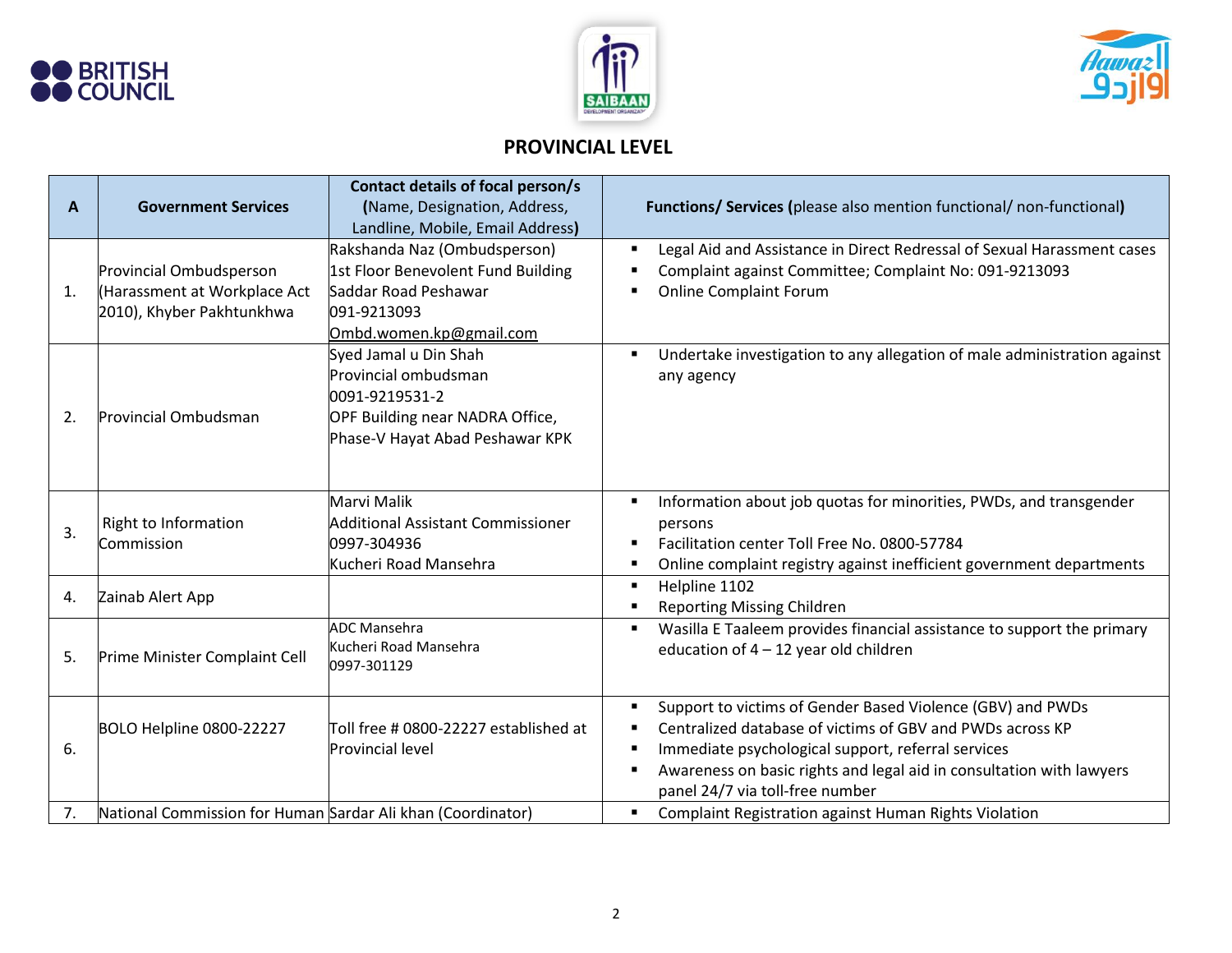





| A  | <b>Government Services</b>   | Contact details of focal person/s<br>(Name, Designation, Address,<br>Landline, Mobile, Email Address) | <b>Functions/ Services (please also mention functional/ non-functional)</b> |
|----|------------------------------|-------------------------------------------------------------------------------------------------------|-----------------------------------------------------------------------------|
|    | Rights (NCHR)                | First Floor, Benevolent fund Building,                                                                |                                                                             |
|    |                              | Saddar Road, Peshawar                                                                                 |                                                                             |
|    |                              | 0300-9592082                                                                                          |                                                                             |
|    |                              | rizwan.nchr@gmail.com                                                                                 |                                                                             |
|    |                              | DD/Cyber Crime Wing FIA Office,                                                                       | Restricting online extremist content                                        |
|    | National Response Center for | Opposite RMI Hospital Hayatabad,                                                                      | Prosecuting hate speech                                                     |
| 8. | Cyber Crime (NR3C) / Federal | <b>Phase V Peshawar</b>                                                                               | Curbing harassment of women on the internet                                 |
|    | Investigation Agency - FIA   | +92 91 9217109                                                                                        | Investigating child pornography related crimes                              |
|    |                              | dir.pesh@fia.gov.pk                                                                                   | Online cyber-crime complaint cell                                           |

## **DISTRICT LEVEL**

| A   | <b>Government Services</b>                                           | Contact details of focal person/s<br>(Name, Designation, Address,<br>Landline, Mobile, Email Address) | <b>Functions/ Services (please also mention functional/ non-functional)</b>                                                                                                                                                                                                                                                                                                   |
|-----|----------------------------------------------------------------------|-------------------------------------------------------------------------------------------------------|-------------------------------------------------------------------------------------------------------------------------------------------------------------------------------------------------------------------------------------------------------------------------------------------------------------------------------------------------------------------------------|
| 9.  | Deputy Commissioner Office                                           | Adnan Khan Bhittani<br>Kuchari Road Mansehra<br>0997-304148                                           | Chief administrative, revenue officer and representative of government<br>Department<br>Managing overall response of Covid-19, ensuring implementation of<br>Covid-19 SOPs<br>Domicile Certification<br>Awareness raising on Covid-19<br>Issuance of domicile, resolving property conflicts<br>Price control, Monitoring of development schemes Organizing Khuli<br>Kicharees |
| 10. | Social Welfare, Special<br><b>Education and Women</b><br>Empowerment | (Sabir Shah DO SWD Mansehra)<br><b>Ghazikot Sabir Shah</b><br>Township Mansehra<br>03444533340        | Transgender and old age person registration<br>Special Education (Education and Rehabilitation of special children<br>Establishment of vocational training centers for women empowerment<br>Financial and Rehabilitative aid for PWDs<br><b>Issuance of Disability Certificate</b><br>Registration of NGOs CSOs<br>Shelter Homes management                                   |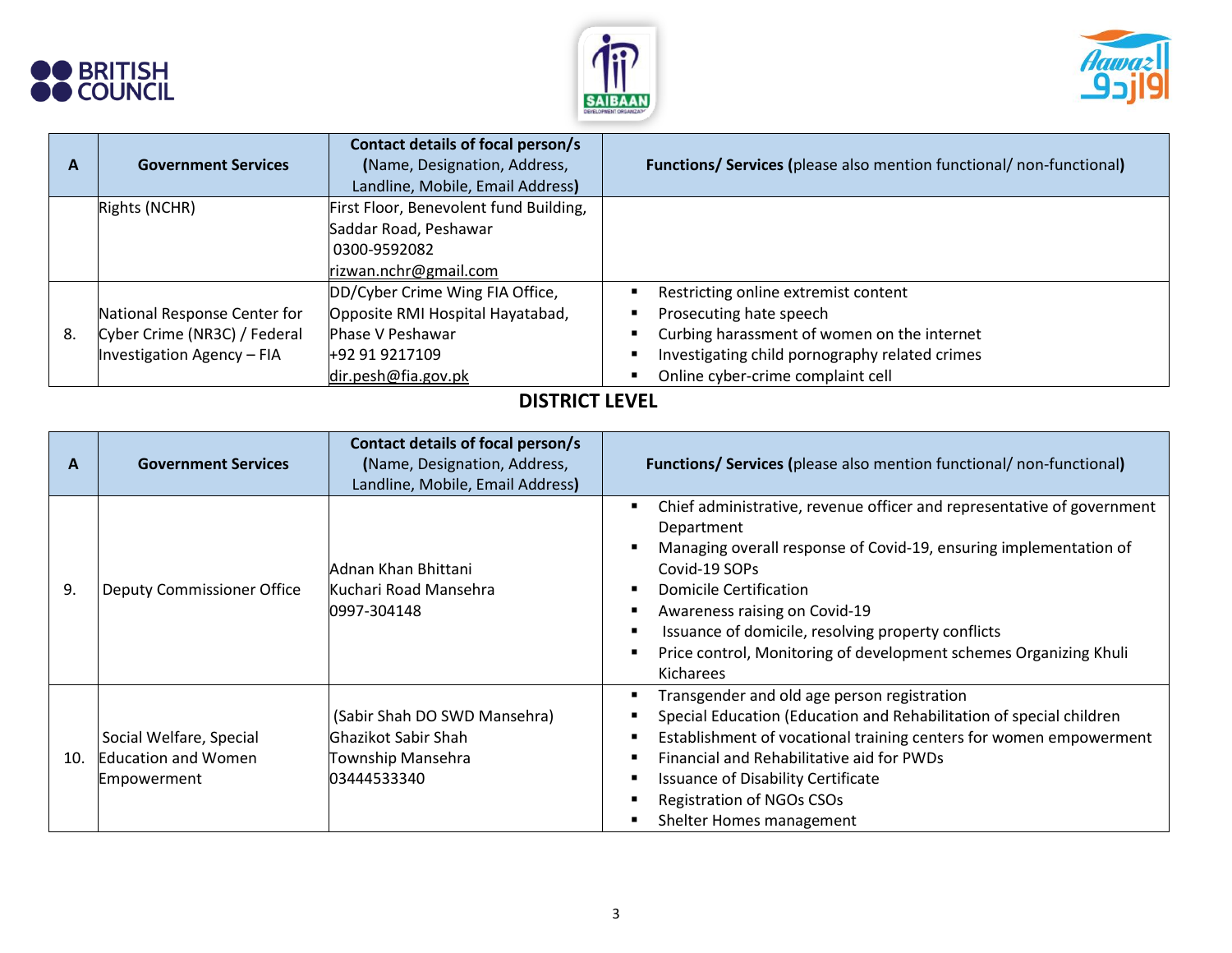





| A   | <b>Government Services</b>   | Contact details of focal person/s<br>(Name, Designation, Address,<br>Landline, Mobile, Email Address) | <b>Functions/ Services (please also mention functional/ non-functional)</b>                                                                                                                                                                                                                                                                                                                                                                                                                                                                                                                                 |
|-----|------------------------------|-------------------------------------------------------------------------------------------------------|-------------------------------------------------------------------------------------------------------------------------------------------------------------------------------------------------------------------------------------------------------------------------------------------------------------------------------------------------------------------------------------------------------------------------------------------------------------------------------------------------------------------------------------------------------------------------------------------------------------|
|     |                              |                                                                                                       | Management of Special Schools for Special Children<br>Provision of wheelchairs to PWDs<br>Provision of hearing aids<br>Transgender Registration for Sehat Insaaf Cards and Rehabilitation<br>Providing shelter to women who leave their houses due to violence from<br>their family members and face threats to their life<br>Facilitation in filing legal cases<br>Providing skills to empower women to earn independent<br>Provide protection to victims of child abuse                                                                                                                                   |
| 11. | <b>Child Protection Unit</b> | DO SWD (Sabir Shah)<br>Ghazikot Township Mansehra<br>03444533340<br>Sabirshah@hotmail.com             | Help protect children from all kind of violence through police<br>intervention<br>Helpline 1121<br>Child at Risk Reporting Individually/Referral<br>Providing psycho-social counseling<br><b>Online Complaint Registration</b><br>Provide Protection to Children at risk<br>Provision of Shelter Facilities, Health Related Services, Referrals,<br>Psychological Counseling.<br>Helpline 1121 Provides prompt Assistance and Support to children<br>Subjected to violence, Exploitation, Abuse and Neglect.<br>Dissemination of Information and Guidance in respect of Child Rights<br>Not functional<br>٠ |
| 12. | Dar-ul Aman                  | Madehia Nazish<br>Superintendent<br>0333-9893081                                                      | Protect and provide shelter to women<br>$\blacksquare$<br>Legal aid referrals<br>Medico-legal aid referrals<br>Providing food and medical treatment<br>Psycho-social Service Referrals<br>Awareness raising<br>Providing skill development sessions to women<br>Any other help to female survivors of violence                                                                                                                                                                                                                                                                                              |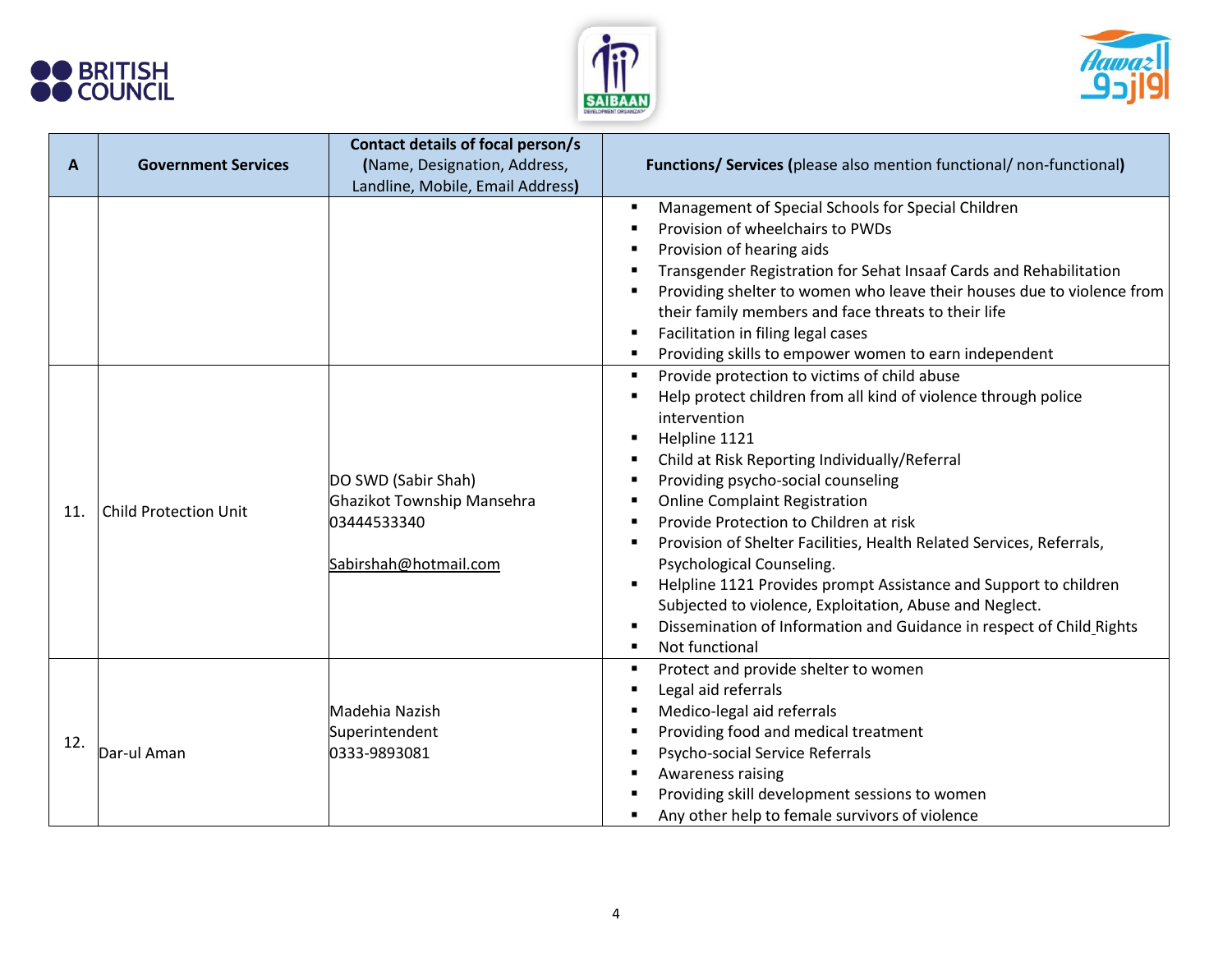





| A   | <b>Government Services</b>                          | Contact details of focal person/s<br>(Name, Designation, Address,<br>Landline, Mobile, Email Address) | <b>Functions/ Services (please also mention functional/ non-functional)</b>                                                                                                                                                                                                                                                                                                                                                                                                                                                                                                                                                                                                                                        |
|-----|-----------------------------------------------------|-------------------------------------------------------------------------------------------------------|--------------------------------------------------------------------------------------------------------------------------------------------------------------------------------------------------------------------------------------------------------------------------------------------------------------------------------------------------------------------------------------------------------------------------------------------------------------------------------------------------------------------------------------------------------------------------------------------------------------------------------------------------------------------------------------------------------------------|
| 13. | District Committee on the Status<br>of Women (DCSW) | Irum Waheed<br>Member Committee<br>03111582632                                                        | GBV case reporting and follow-up<br>Liaison with departments<br>Awareness raising on human rights                                                                                                                                                                                                                                                                                                                                                                                                                                                                                                                                                                                                                  |
| 14. | Labor Department                                    | Shah Hussain<br>Faisal Plaza, near DHQ, Mansehra<br>0333-3055564<br>dlkpk786@gmail.com                | Implementation of labor laws in industry<br>$\blacksquare$<br>Implementation and assurance of SOP's<br>Advisory to Factories<br>Protection of Children from child labor<br>Hearing of labor cases through regular and separate session judge<br>Processing complaints related to bonded child labor, minimum wages,<br>poor work environment<br>Compensations to labors<br>$\blacksquare$                                                                                                                                                                                                                                                                                                                          |
| 15. | Pakistan Bait-ul-Mal                                | Magsood Ahmed<br>0300-5633953<br>info@pbm.gov.pk                                                      | Financial assistance to destitute, widows, orphans, invalids, infirm and<br>other needy persons with emphasis on rehabilitation<br>Educational assistance to needy orphan and stipends for the<br>outstanding, non-affording students for higher professional education<br>Residential accommodation and necessary facilities for the deserving<br>Free medical treatment for indigent sick people, set up free hospitals and<br>rehabilitation centers for the poor financial aid to charitable institutions<br>including educational & vocational setups. Financial support up to Rs.<br>$100,000/-$<br>Sponsor and promote self-employment schemes<br>Provision of wheelchairs<br><b>Shelter Homes services</b> |
| 16. | <b>Education Department</b>                         | Tanveer Ahmed Awan (DO male)<br>0997382271<br>Chitti Dehari Mansehra                                  | <b>Address Teacher issues</b><br>Liaison with NGO's<br>Member of District Voter Education Committee<br>п<br>Address Corporal Punishment issue in Schools<br>Allocation of funds for District Bar<br>$\blacksquare$                                                                                                                                                                                                                                                                                                                                                                                                                                                                                                 |
| 17. | <b>District Female Education</b><br>Officer         | Nughmana Sardar (DEO Female)<br>Mansehra                                                              | Increasing the number of girls enrollment in the school<br>Providing stipend to girls class 6-12                                                                                                                                                                                                                                                                                                                                                                                                                                                                                                                                                                                                                   |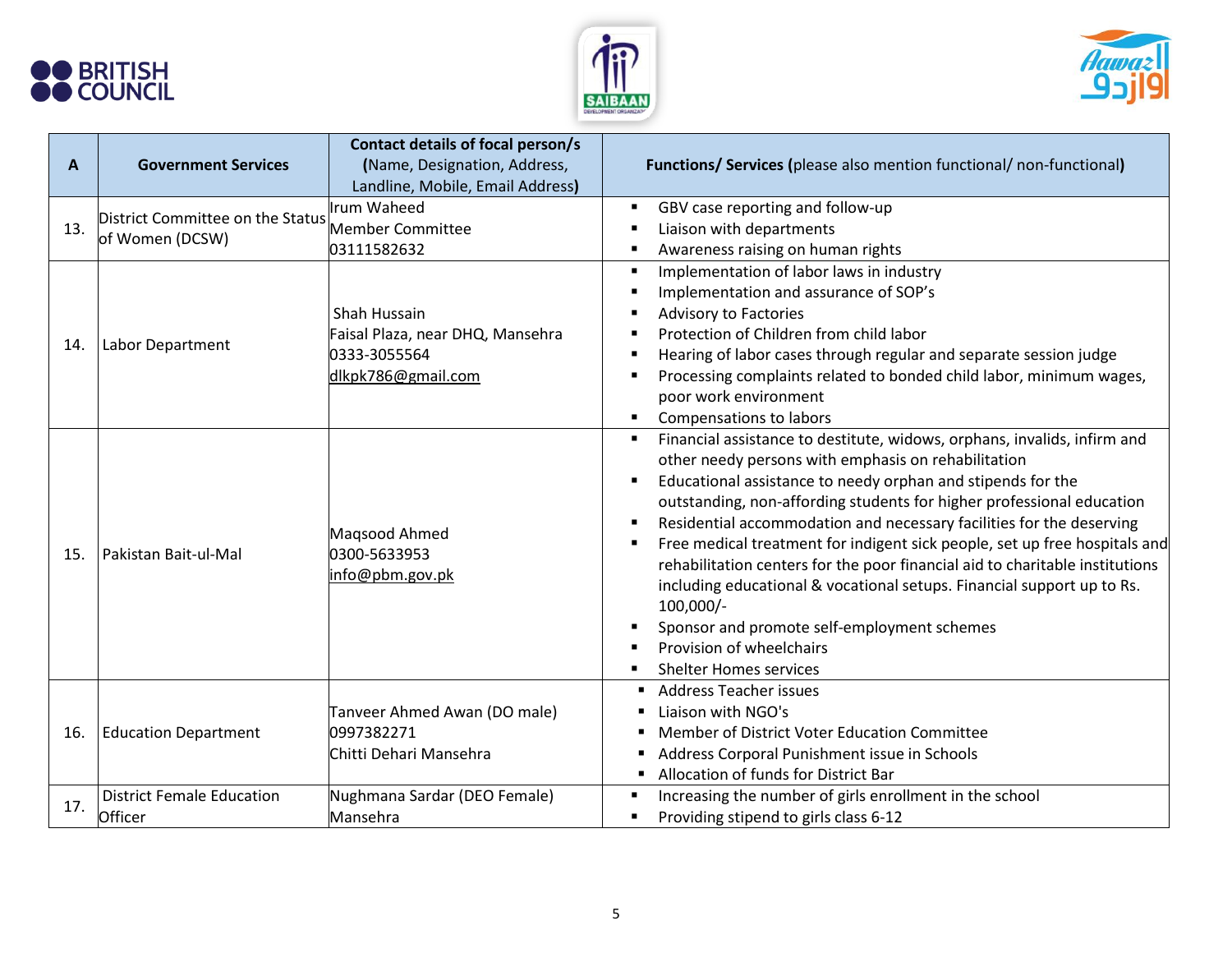





| A   | <b>Government Services</b>               | Contact details of focal person/s<br>(Name, Designation, Address,<br>Landline, Mobile, Email Address)                           | <b>Functions/ Services (please also mention functional/ non-functional)</b>                                                                                                                                                                                                                                                                                                                                      |
|-----|------------------------------------------|---------------------------------------------------------------------------------------------------------------------------------|------------------------------------------------------------------------------------------------------------------------------------------------------------------------------------------------------------------------------------------------------------------------------------------------------------------------------------------------------------------------------------------------------------------|
|     |                                          | Near Mansehra Public school, Chakia<br>road<br>0997-300926<br>Female: deofmansehra@yahoo.com<br>Male: edoedu mansehra@yahoo.com | <b>Early Childhood Education</b><br>Improving Curriculum and Learning outcomes<br>Improving resource allocation<br>Adult literacy and Non formal education and<br>Education in Emergencies, Gender Equity, Social Cohesion and Public<br>Private Partnership in Education                                                                                                                                        |
| 18. | Police PAL office                        | Cadit yasir<br>Incharge PAL Office<br>0997391155<br><b>Butt Pull Mansehra</b>                                                   | Security and protection to citizens<br>$\blacksquare$<br>Home quarantine security<br>Implementation of all SOP's in public and private areas<br>Engage communities through Police Liaison Committees<br>Support to dispute resolution council<br>Services of PAL office.<br>Women and Children Disk (GBV) Cases<br>Police Driving School for women<br>ID lost complaints or Documents Female Desks are available |
| 19. | District Police Officer (DPO)            | Sajad khan (DPO)<br>0997-920106 & 0997-920016<br>DPO Office, Garrhi road Mansehra                                               | Intake of complaint regarding non-registration of FIR or complaint of<br>Ξ<br>non-cooperation by police in matters of GBV victims                                                                                                                                                                                                                                                                                |
| 20. | Head Constable/ Station House<br>Officer | <b>Head Constable Mansera</b><br>0997391115<br><b>Butt Pull Mansehra</b>                                                        | Registration of FIR for cases of violence/ kidnapping<br>Investigation and inquiry into facts of a cases of victims<br>Protection to victims of violence<br>$\blacksquare$                                                                                                                                                                                                                                       |
| 21. | Women Complaint Cell                     | <b>Inspector Syed Samsaam</b><br>0997-920103<br><b>DPO office Ghari</b><br>Road Mansehra                                        | Registration of complaints related to violence against women<br>Ensuring provision of protection to victims of violence<br>Helping victims to register FIR, and file case in court<br>Police Access Service SMS complaints to 8855 or call at 0800 00400                                                                                                                                                         |
| 22. | <b>Dispute Resolution Council</b>        | Mrs. Sajida Tabassum (Member<br>dispute resolution committee)<br>0301-8140435                                                   | <b>Fact Finding Enquiries</b><br><b>Dispute Resolution</b><br>Observing/jury member in dispute investigation<br>Mediation<br><b>Conflict Preemption</b>                                                                                                                                                                                                                                                          |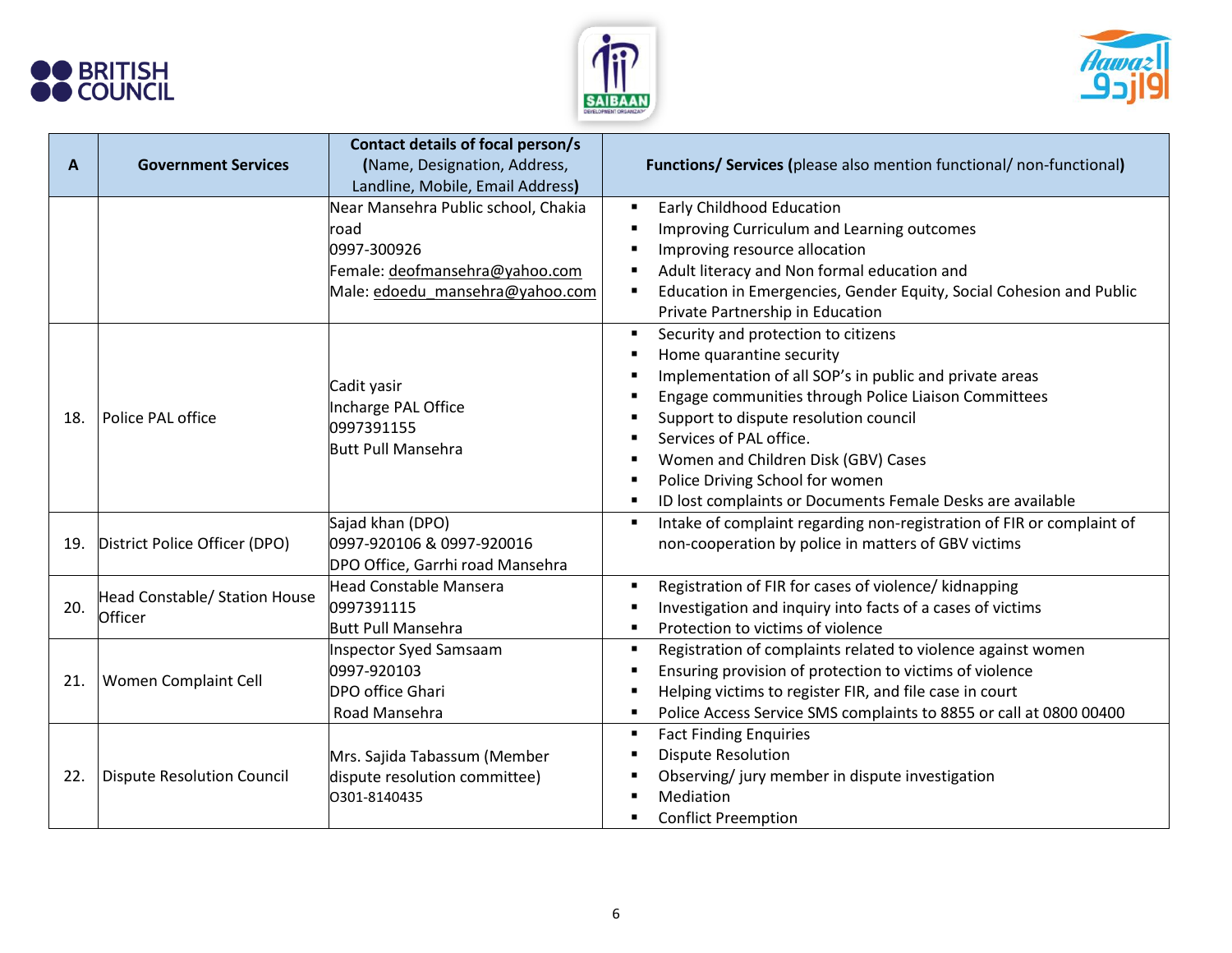





| A   | <b>Government Services</b>                    | Contact details of focal person/s<br>(Name, Designation, Address,<br>Landline, Mobile, Email Address)        | <b>Functions/ Services (please also mention functional/ non-functional)</b>                                                                                                                                                                  |
|-----|-----------------------------------------------|--------------------------------------------------------------------------------------------------------------|----------------------------------------------------------------------------------------------------------------------------------------------------------------------------------------------------------------------------------------------|
| 23. | Benazir Income Support<br>Program             | Muhammmad Hussain<br>Abbottabad Road, Ghazikot Mansehra<br>0342-8553328<br>contactus@ehsaas.gov.pk           | Waseela E Taleem Provides Financial Assistance to Support the Primary<br>Education of 4-12-year children                                                                                                                                     |
| 24. | <b>District Election Commission</b><br>office | Mr. Zeeshan<br>0997-302287<br>Ghazi koat Town ship Mansehra                                                  | Voter registration<br><b>Conduct General Elections Process</b><br><b>Conduct Local Govt elections</b><br>Awareness session on importance of vote<br>$\blacksquare$                                                                           |
| 25. | <b>NADRA</b>                                  | Khuram Shazad (district Incharge<br>Near Lari Ada, Qarakuram road,<br>Mansehra<br>0997-300418<br>0997-300318 | Web Portal for Ehsaas Emergency Cash<br>Issuing CNIC to women<br>Mobile Van services for CNIC issuance<br>Juvenile Card<br>$\blacksquare$<br>Child Certificate/ B-Form<br>٠                                                                  |
| 26. | Juvenile Court                                | Session judge (additional<br>responsibilities)<br>Civil Courts Mansehra<br>0997-305145                       | Additional Session Judge has additional charge to hear the child cases<br>$\blacksquare$<br>This separate court is yet not being established and functional                                                                                  |
| 27. | <b>GBV Court</b>                              | Nil                                                                                                          | Separate full functional GBV court headed by Female Judge<br>Hearing of all cases of GBV<br>Dispute Resolution between (Husband and Wife)<br>Punishment and Imposing of penalties on GBV cases<br>Hearing of Divorce and Children cases      |
| 28. | Rescue 1122                                   | Hafiz u Rehman<br>Main City, Mansehra<br>1122                                                                | Ambulance services<br>$\blacksquare$<br>Spray in quarantine centers and other risky areas<br>Awareness raising on Covid-19<br>Shifting of Covid-19 positive patients to DHQ and other selected<br>quarantines<br>Corona Rescue Helpline 1190 |
| 29. | <b>Assistant Director local</b><br>Government | Mr Zia-ur-Rehman<br>0997-301129                                                                              | Door to door awareness through village secretaries<br>$\blacksquare$<br>IEC material development and dissemination                                                                                                                           |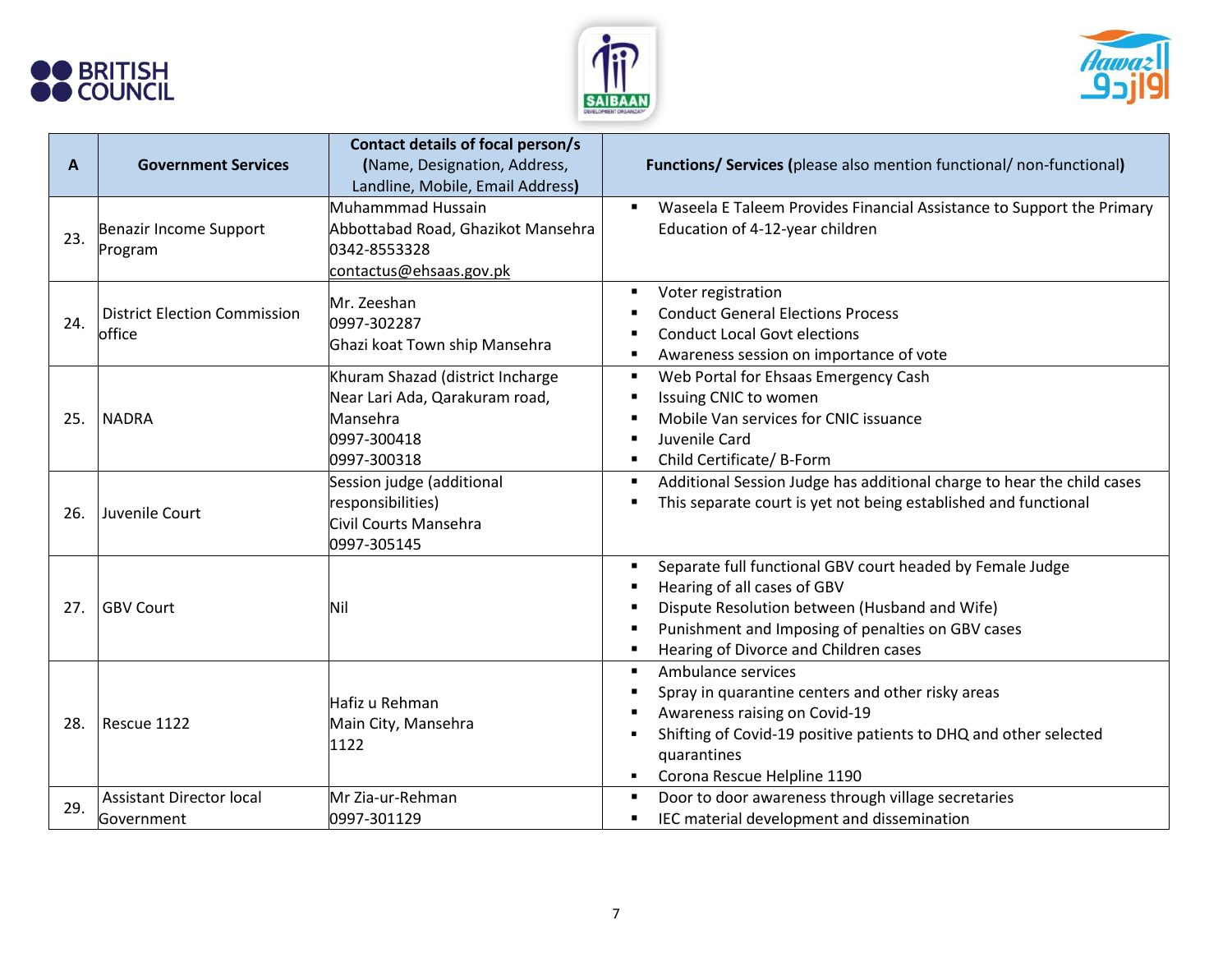





| A   | <b>Government Services</b>                                       | Contact details of focal person/s<br>(Name, Designation, Address,<br>Landline, Mobile, Email Address)                         | <b>Functions/ Services (please also mention functional/ non-functional)</b>                                                                                                                                                                                                                                                                                                                                                                                                                                                           |
|-----|------------------------------------------------------------------|-------------------------------------------------------------------------------------------------------------------------------|---------------------------------------------------------------------------------------------------------------------------------------------------------------------------------------------------------------------------------------------------------------------------------------------------------------------------------------------------------------------------------------------------------------------------------------------------------------------------------------------------------------------------------------|
|     |                                                                  |                                                                                                                               | Doing assessment for EHSAS Program<br>$\blacksquare$<br>Maintain birth record at VC / NC level,<br>Wedding record etc.<br>Village Council Development plan and ensure easy access of basic social<br>services                                                                                                                                                                                                                                                                                                                         |
| 30. | <b>Health Department</b>                                         | Dr. Yasir (Corona desk focal person)<br>Kachehri road Mansehra<br>0997-920155 &<br>0333-5594791<br>edohmra@yahoo.com          | Screening / Case response<br>$\blacksquare$<br>Clinical Surveillance / Community Surveillance<br>Covid-19 contact tracing<br>Quarantine staff medical services<br>Ambulance service<br>$\blacksquare$<br>Rapid response team for collection of sample DHO office<br>Health Helpline: 1166<br>WhatsApp Tele Health Helpline: 0300 111 1166<br>Update-to-date Covid-19 Statistics<br>Covid-19 Emergency Call Center Services<br>Management of COvid-19 Isolation Wards and Testing Laboratories<br>Insaf Sehat Card<br>$\blacksquare$   |
| 31. | <b>Right to Public Service</b><br>Commission                     | MR. Umair Dil Khan(District<br>Monitoring Officer (DMO)<br>Near Civil courts, mansehra<br>997300604<br>mansehra.rts@kp.gov.pk | Maintain and update Central PM-Citizen Portal<br>٠<br>Refer issues to concern departments and follow up<br>$\blacksquare$<br>Women facilitation at DC office<br>Registering women related issue, GBV etc.<br>Public Facilitation Center Jointly Established by SUNGI and District<br>Administration<br>Addressing complaints related to government services<br>Overseeing enforcement of KP Rights to Service Act, 2014<br>Rabata APP<br>$\blacksquare$<br>Hotline: 1800 to register complaint against specified services by RTS<br>٠ |
| 32. | <b>Additional Deputy Commissioner</b><br>Relief and Human Rights | Maqbool Hussain (Additional Deputy<br>Commissioner<br>0997-304936                                                             | Coordinated actions with civil society organizations, INGOs/NGOs, UN<br>Agencies and donor organizations for promotion and protection of<br>human rights                                                                                                                                                                                                                                                                                                                                                                              |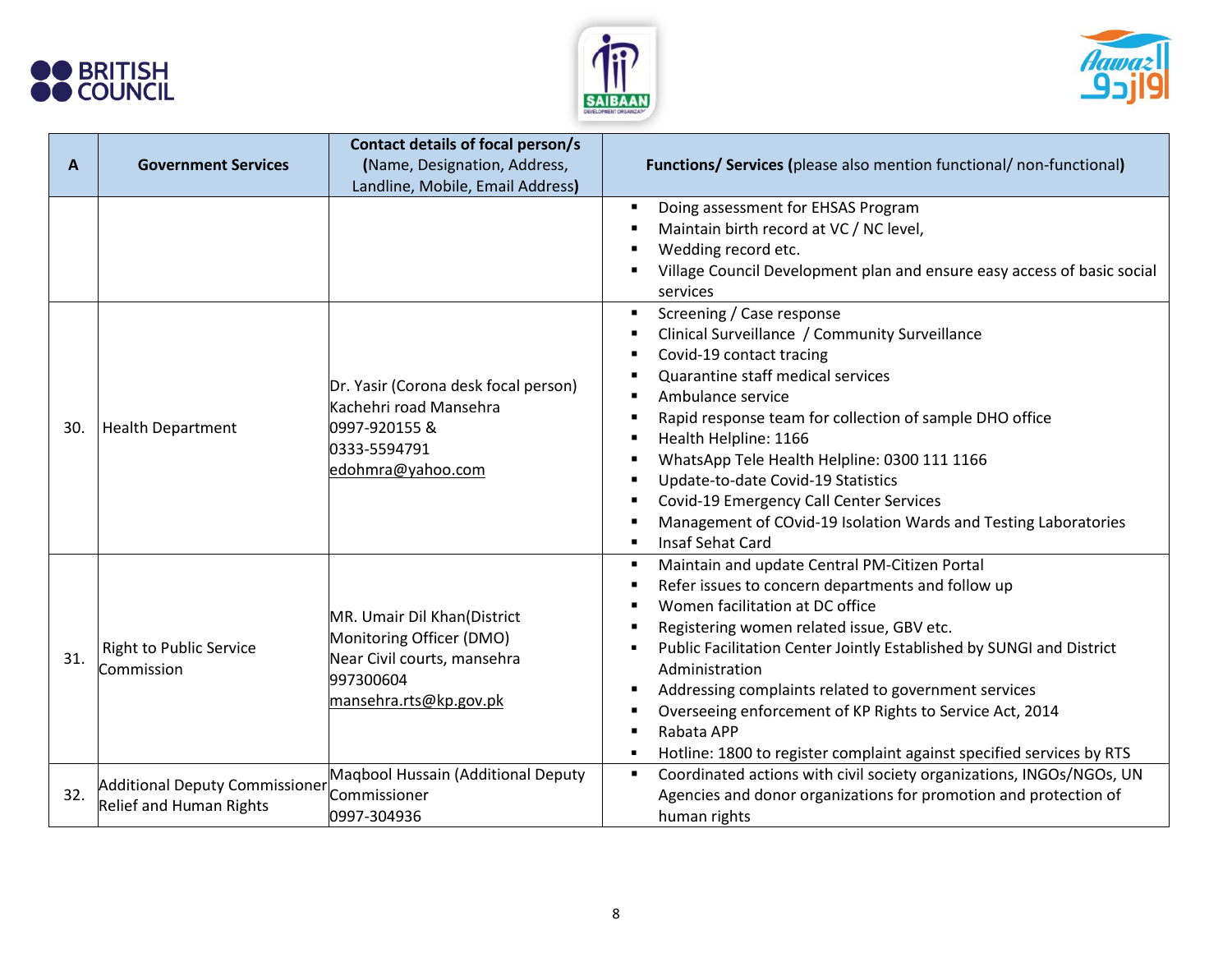





| A   | <b>Government Services</b>   | Contact details of focal person/s<br>(Name, Designation, Address,<br>Landline, Mobile, Email Address)      | <b>Functions/ Services (please also mention functional/ non-functional)</b>                                                                                                                                                                                                               |
|-----|------------------------------|------------------------------------------------------------------------------------------------------------|-------------------------------------------------------------------------------------------------------------------------------------------------------------------------------------------------------------------------------------------------------------------------------------------|
|     |                              | Kucheri Road Mansehra.                                                                                     | Responsible of Action sets four key human rights priority areas<br>concerning to vulnerable segments of the society i-e protection of<br>women rights, protection of child rights, protection of rights of minorities<br>and protection of the rights of Persons with Disabilities (PWDs) |
| 33. | <b>SOS</b>                   | Miss. Bushra Aziz<br>Near Hazara University, Dhodial<br>Mansehra<br>0342-9461845<br>bushraaziz85@yahoo.com | Provide orphan children shelter, food and recreation<br>Provides loving care to the orphans living in SOS village<br>Provide orphans with security against social threats<br>Ensure higher education for the children<br>Job-trainings for their better future                            |
| 34. | District Youth Office        | Miss Bushra Masroor<br>District Youth Officer<br>0997-303223<br>District Council Hall Mansehra             | Take initiatives to engage youth for capacity enhancement, inclusion and<br>ensure their involvement in social development                                                                                                                                                                |
| 35. | District Vigilance Committee | Sabir Shah (member)<br>Ghazikot Township Mansehra<br>03444533340<br>Sabirshah@hotmail.com                  | Constitute local vigilance committees at UC level<br>Scrutinize the antecedents of LVC to ensure their suitability                                                                                                                                                                        |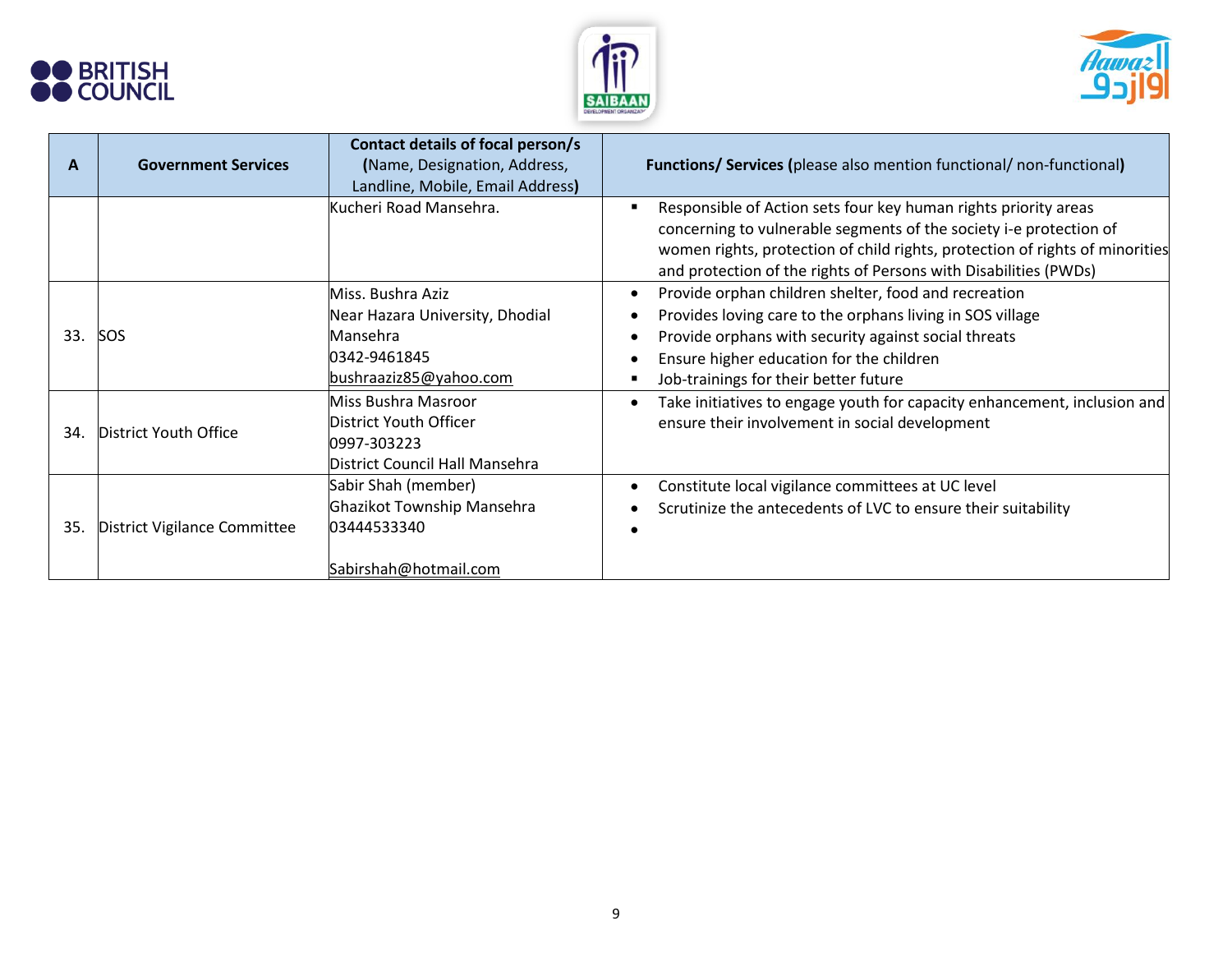





## **TEHSIL – MANSEHRA**

| <b>AAC Resource Person-1</b> | $\ddot{\phantom{a}}$ | Name: Tariq Khan                            |
|------------------------------|----------------------|---------------------------------------------|
| <b>AAC Resource Person-2</b> | ÷                    | Name: Shahana Bashir                        |
| <b>AAC Resource Person-3</b> | $\ddot{\phantom{a}}$ | Name: Rabeea                                |
| Landline number              | $\ddot{\cdot}$       | 0317-5048376                                |
| <b>AAC</b> email address     | :                    | Email: aac.mansehra@saibaan.org.pk          |
| <b>Address</b>               | ÷                    | AAC Attarshisha, main Balakot Road Mansehra |

| A  | <b>Government Services</b>              | Contact details of focal person/s (Name,<br>Designation, Address, Landline, Mobile,<br><b>Email Address)</b> | <b>Functions/ Services (please also mention functional/ non-functional)</b>                                                                                                                                                                                                              |
|----|-----------------------------------------|--------------------------------------------------------------------------------------------------------------|------------------------------------------------------------------------------------------------------------------------------------------------------------------------------------------------------------------------------------------------------------------------------------------|
| 1. | Office of the Assistant<br>Commissioner | Marvi Malik<br>Kucheri Road Mansehra<br>0997-300761                                                          | <b>COVID SOP enforcement</b><br>$\blacksquare$<br>Take action against the individual, business and institution<br>п<br>violating SOPs.<br>Fine the Shops, malls and other businesses not following SOPs.<br>п<br>Provision of food items to COVID-19 effected families<br>$\blacksquare$ |
| 2. | <b>TMA Tehsil</b>                       | Basharat Hussain Shah<br>0997-920063<br>Kuchari Road Mansehra                                                | Spray in Mosques, Ahsas Program Disbursement Centers, Banks,<br>п<br>Public Places and area where positive cases reported<br>Public Awareness on cleanness, and COVID-19 precautions<br>п<br>Installation of Dust Bins and responsible of cleanness at tehsil<br>в<br>level.             |
| 3. | NADRA office                            | Aamir Hanif<br>NADRA Incharge<br>0997-7920118<br>Laary Adda Thakra Road Mansehra                             | National Identity Card<br>$\bullet$<br>Juvenile Card (JV)<br>$\bullet$<br>Child Certificate (CRC)<br>٠<br><b>Family Certificate</b><br>$\bullet$<br>Death Certificate etc<br>п                                                                                                           |
| 4. | Health officer                          | Dr. Mushtaq<br>0997920169<br>Near Madni Masjid Mansehra                                                      | Regulates tehsil level health facilities<br>٠                                                                                                                                                                                                                                            |
| 5. | <b>Education Department</b>             | Tanveer Ahmed Awan (DO male)<br>0997382271                                                                   | Regulate all education related matters in the district<br>п                                                                                                                                                                                                                              |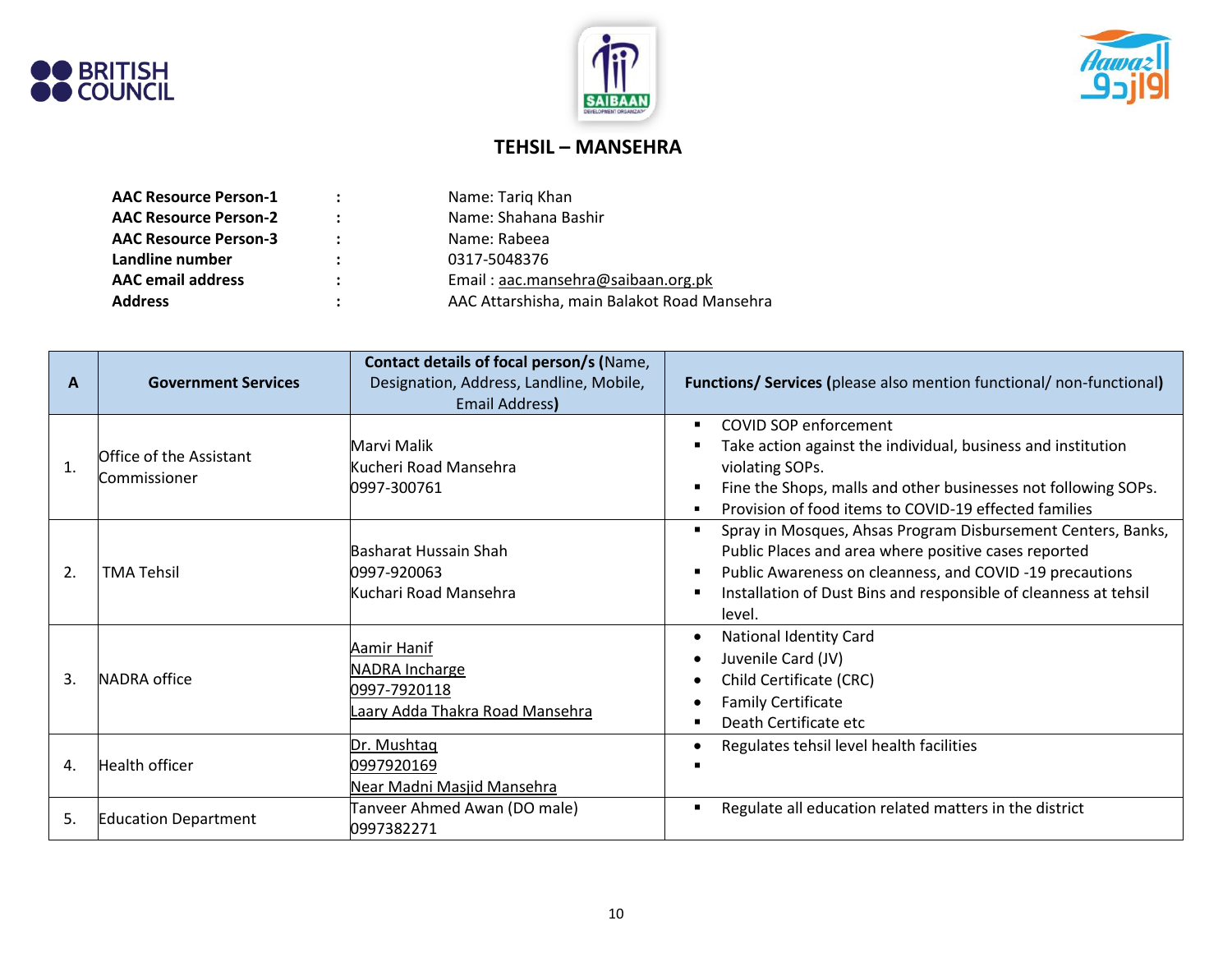





| A | <b>Government Services</b> | Contact details of focal person/s (Name,<br>Designation, Address, Landline, Mobile,<br>Email Address)                                                                                                  | <b>Functions/ Services (please also mention functional/ non-functional)</b> |
|---|----------------------------|--------------------------------------------------------------------------------------------------------------------------------------------------------------------------------------------------------|-----------------------------------------------------------------------------|
|   |                            | Chitti Dehari Mansehra<br>Nughana Sardaer (DEO Female) Mansehra<br>Near Mansehra Public school, Chakia road<br>Female: deofmansehra@yahoo.com<br>Male: edoedu mansehra@yahoo.com<br>0997-390035 Female |                                                                             |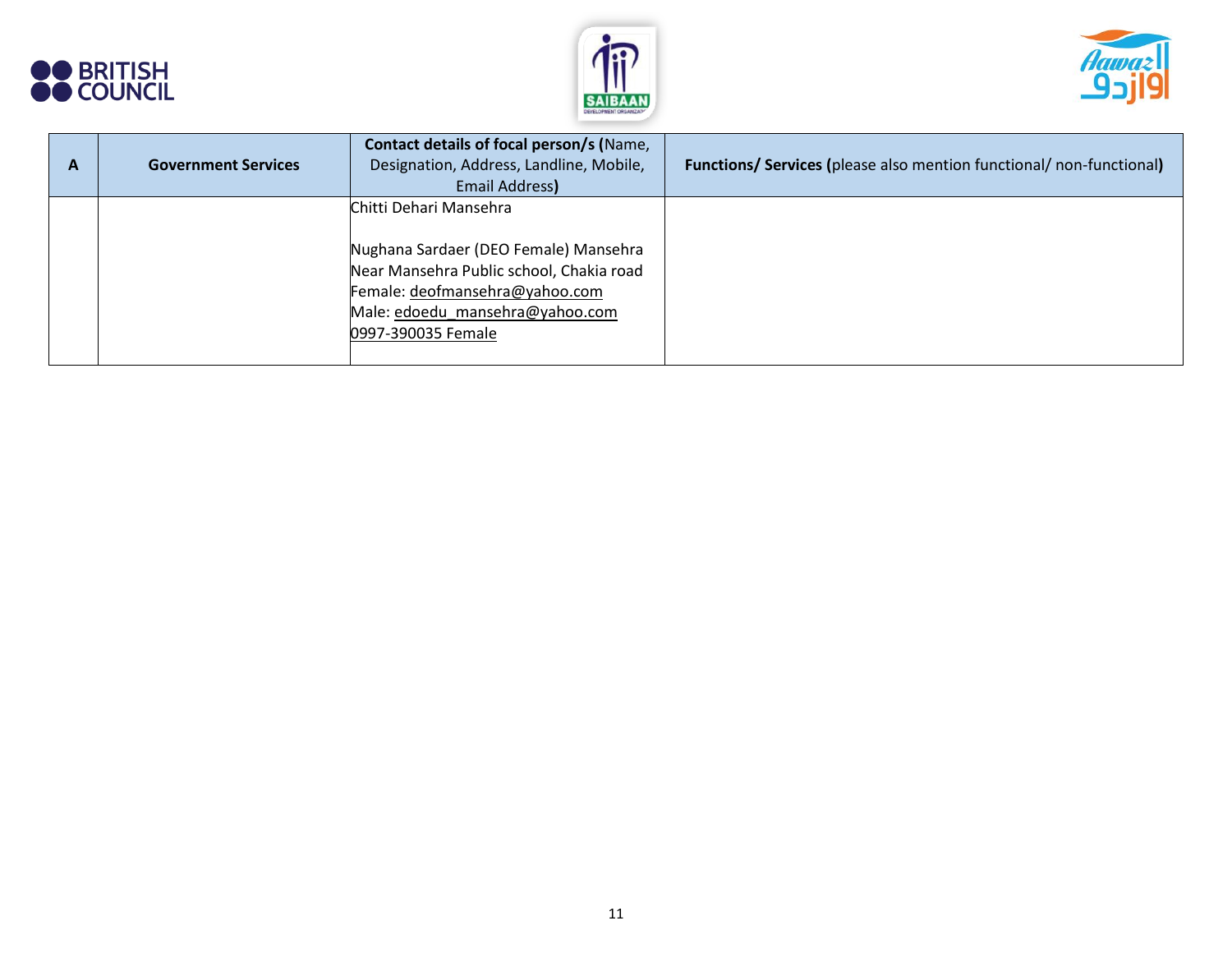





# **TEHSIL – BALAKOT**

| <b>AAC Resource Person-1</b> | $\mathbb{R}^n$       | Qudsia Ishfaq                                       |
|------------------------------|----------------------|-----------------------------------------------------|
| <b>AAC Resource Person-2</b> | $\ddot{\phantom{a}}$ | Fozia Yousaf                                        |
| <b>AAC Resource Person-3</b> | $\ddot{\phantom{a}}$ | Qazi Kashif Iqbal                                   |
| Landline number              | ÷                    | 0317-6214764                                        |
| <b>AAC</b> email address     | ÷                    | Email: aac.balakot@saibaan.org.pk                   |
| <b>Address</b>               | ٠                    | Main Kaghan Road, Near Ayub Bridge, Garlat, Balakot |

|    |                                         | Contact details of focal person/s (Name,                                                          |                                                                                                                                                                                                                                                                                                                                                                                                                                           |
|----|-----------------------------------------|---------------------------------------------------------------------------------------------------|-------------------------------------------------------------------------------------------------------------------------------------------------------------------------------------------------------------------------------------------------------------------------------------------------------------------------------------------------------------------------------------------------------------------------------------------|
| A  | <b>Government Services</b>              | Designation, Address, Landline, Mobile, Email                                                     | <b>Functions/ Services (please also mention functional/ non-functional)</b>                                                                                                                                                                                                                                                                                                                                                               |
|    |                                         | Address)                                                                                          |                                                                                                                                                                                                                                                                                                                                                                                                                                           |
| 1. | Office of the Assistant<br>Commissioner | Sadam Hussain<br>0097-501008<br>Email-ac.balakot@gmail.com<br>Near civil court main bazar Balakot | SOP enforcement<br>Take action against the individual, business and institution<br>violating SOPs.<br>Fine the Shops, malls and other businesses not following SOPs.<br>Provision of food items to COVID-19 effected families                                                                                                                                                                                                             |
| 2. | <b>TMA Tehsil</b>                       | Skindar Mansoor<br>TMO Kaghan Road Naer GHS Balakot<br>0997-501203<br>Tmabkt@gmail.com            | Spray in Mosques, Ahsas Program Disbursement Centers, Banks,<br>Public Places and area where positive cases reported<br>Public Awareness on cleanness, and COVID-19 precautions<br>Installation of Dust Bins and responsible of cleanness at tehsil<br>level.                                                                                                                                                                             |
| 3. | Police                                  | Siraj khan<br>0346500205<br>(DSP)<br>Police Station near Civil Hospital Balakot,<br>0997-500205   | Maintain law and order situation<br>Security management<br>Containment<br>Home quarantine security for affected cases<br>Respond to the complaints of violation of child rights, women<br>rights, early marriage, gender based violence etc<br>Support district administration and TMA in implementing SOPS<br>regarding COVID-19<br>Detect and bring offenders to justice<br>Aid and cooperate with other agencies for the prevention of |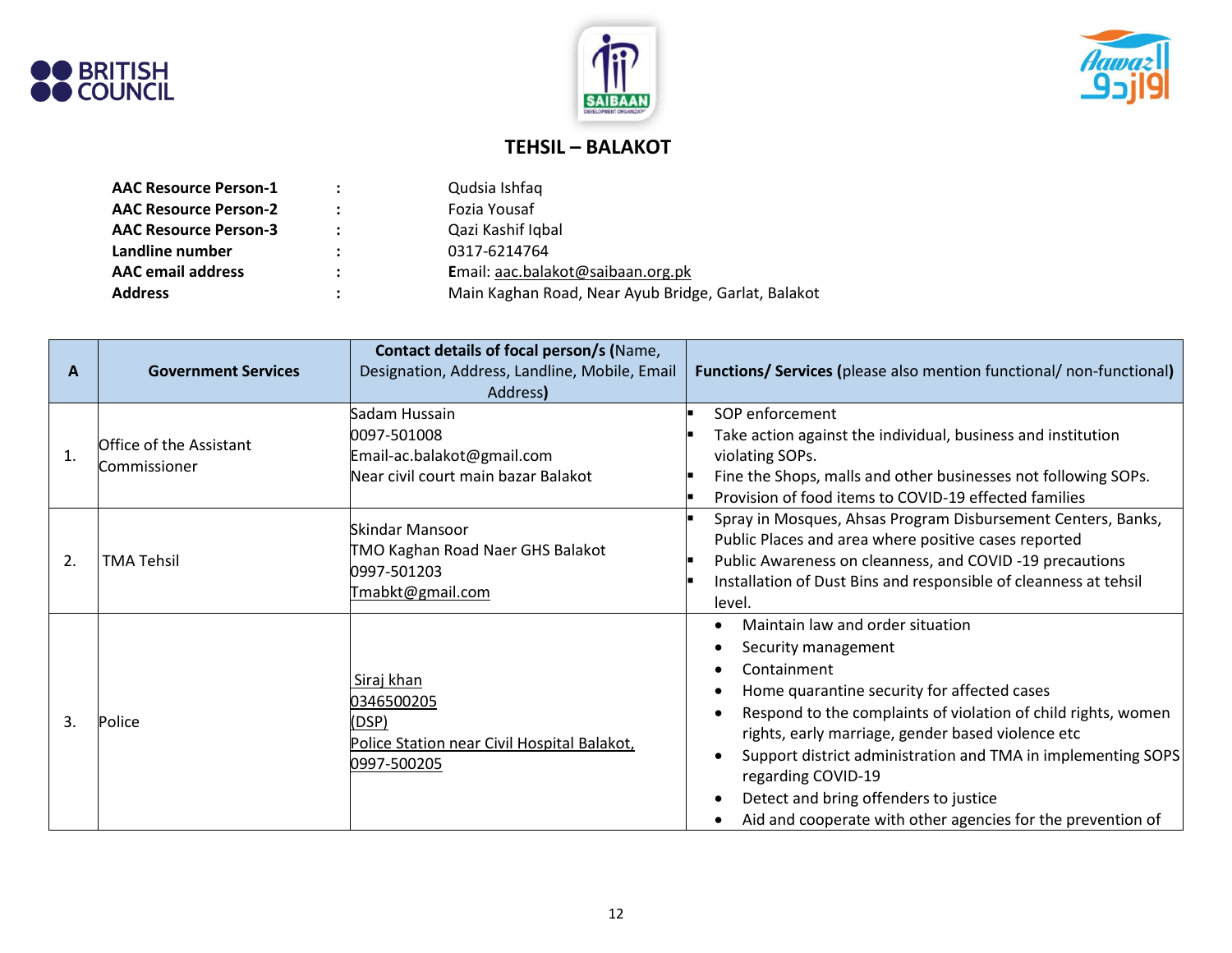





| A  | <b>Government Services</b> | Contact details of focal person/s (Name,<br>Designation, Address, Landline, Mobile, Email<br>Address) | <b>Functions/ Services (please also mention functional/ non-functional)</b>                                                                                                                  |
|----|----------------------------|-------------------------------------------------------------------------------------------------------|----------------------------------------------------------------------------------------------------------------------------------------------------------------------------------------------|
|    |                            |                                                                                                       | destruction of public property by violence, fire, or national<br>calamities;<br>Prevent harassment of women and children in public places;<br>Afford relief to people in distress situations |
| 4. | <b>NADRA</b>               | Mohammad Ijaz<br>In charge, NADRA Office, Main bazar, Balakot<br>03459467333                          | <b>National Identity Card</b><br>Juvenile Card (JV)<br>Child Certificate (CRC)<br><b>Family Certificate</b><br><b>Cancellation Certificate etc</b>                                           |
| 5. | Education                  | Ghulam Jelani<br>SDEO- Department of Education Tehsil office,<br><b>Balakot</b><br>03469653717        | Regulate all education related matters in the district                                                                                                                                       |
| 6. | Health                     | Dr. Shaista<br>Incharge Civil Hospital Balakot<br>03005648558                                         | Regulates tehsil level health facilities                                                                                                                                                     |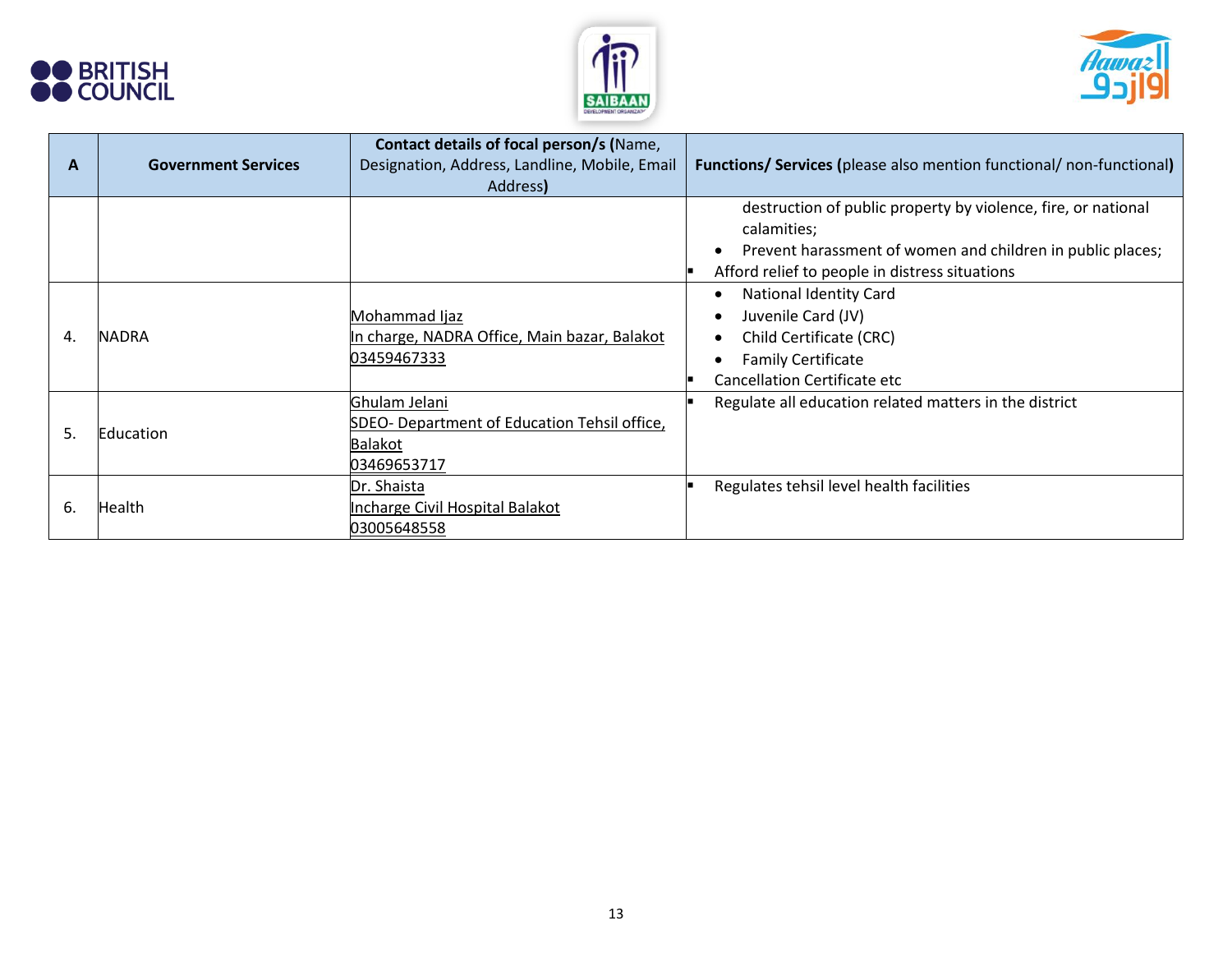





#### **TEHSIL – BAFFA**

| <b>AAC Resource Person-1:</b> |                      | Javeria Tahir                                  |
|-------------------------------|----------------------|------------------------------------------------|
| <b>AAC Resource Person-2:</b> |                      | <b>Tabita Shergil</b>                          |
| <b>AAC Resource Person-3:</b> |                      | <b>Togeer Ahmed</b>                            |
| Landline number               | $\ddot{\phantom{a}}$ | 0313-5805701                                   |
| <b>AAC</b> email address      | $\ddot{\phantom{a}}$ | aac.baffa@saibaan.org.pk                       |
| <b>Address</b>                |                      | Main Siran road, Dadar Shinkiari, Tehsil Baffa |
|                               |                      |                                                |

| A  | <b>Government Services</b>              | Contact details of focal person/s (Name,<br>Designation, Address, Landline, Mobile,<br>Email Address) | <b>Functions/ Services (please also mention functional/ non-functional)</b>                                                                                                                                                                                                                                                                    |
|----|-----------------------------------------|-------------------------------------------------------------------------------------------------------|------------------------------------------------------------------------------------------------------------------------------------------------------------------------------------------------------------------------------------------------------------------------------------------------------------------------------------------------|
| 6. | Office of the Assistant<br>Commissioner | Arshid Mehmeood<br>0997-301380 & 0341-1199935<br>rabiasajjad1789@gmail.com<br>Kucheri Road Mansehra   | COVID SOP enforcement<br>Take action against the individual, business and institution<br>violating SOPs.<br>Fine the Shops, malls and other businesses not following SOPs.<br>×<br>Provision of food items to COVID-19 effected families                                                                                                       |
| 7. | <b>TMA Tehsil</b>                       | Mazhar Muzafar (TMO)<br>0997-510403<br>Tmabp2017@gmail.com<br>Main Bazar Baffa                        | Spray in Mosques, Ahsas Program Disbursement Centers, Banks,<br>Public Places and area where positive cases reported<br>Public Awareness on cleanness, and COVID-19 precautions<br>л<br>Installation of Dust Bins and responsible of cleanness at tehsil<br>level.                                                                             |
| 8. | Police                                  | Yaseen Janjuha<br><b>DSP</b><br>0997-530455                                                           | Maintain law and order situation<br>$\bullet$<br>Security management<br>Containment<br>Home quarantine security for affected cases<br>Respond to the complaints of violation of child rights, women<br>rights, early marriage, gender based violence etc<br>Support district administration and TMA in implementing SOPS<br>regarding COVID-19 |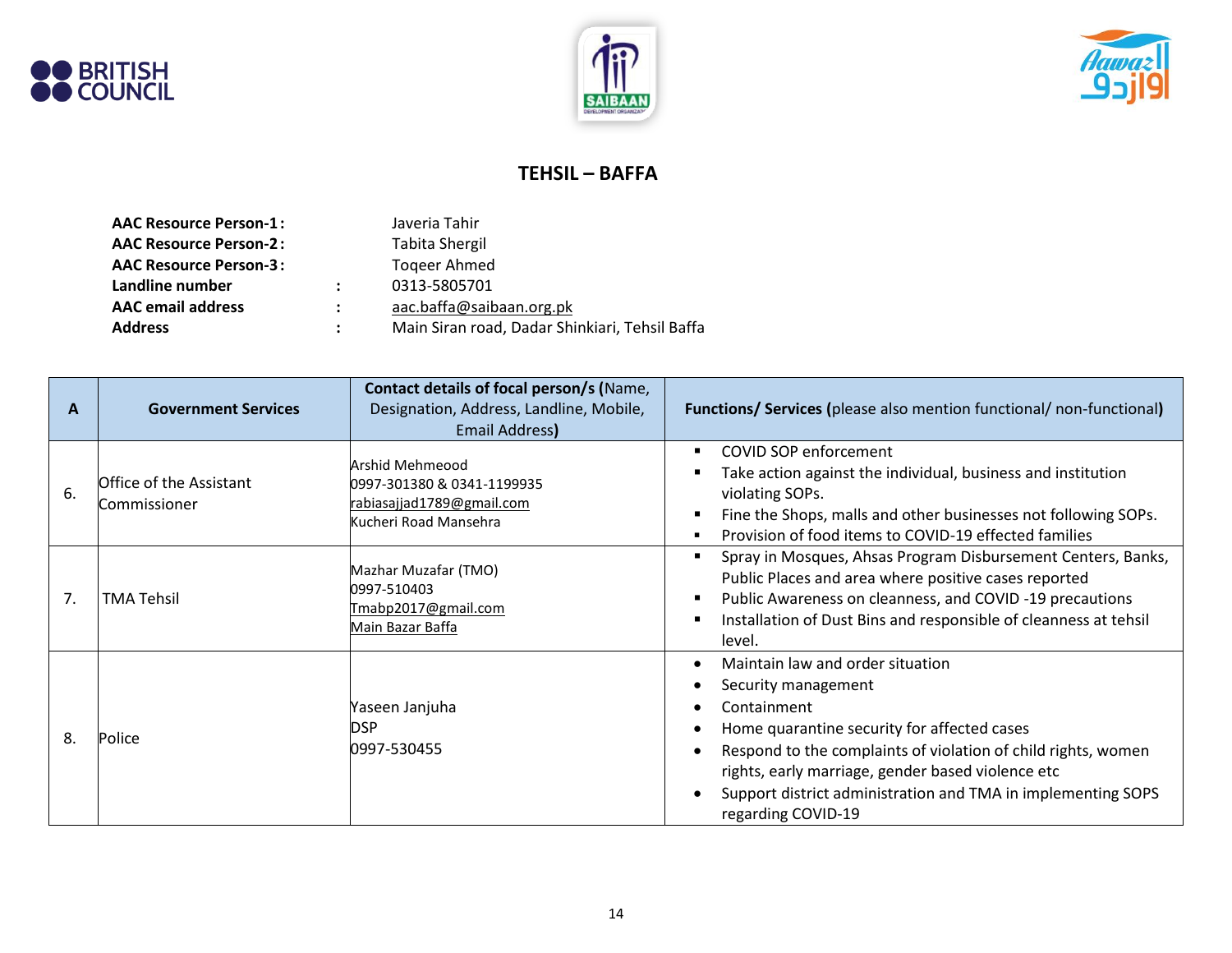





| A   | <b>Government Services</b> | Contact details of focal person/s (Name,<br>Designation, Address, Landline, Mobile,             | <b>Functions/ Services (please also mention functional/ non-functional)</b>                                                                                                                                                                                                                                            |
|-----|----------------------------|-------------------------------------------------------------------------------------------------|------------------------------------------------------------------------------------------------------------------------------------------------------------------------------------------------------------------------------------------------------------------------------------------------------------------------|
|     |                            | <b>Email Address)</b>                                                                           |                                                                                                                                                                                                                                                                                                                        |
|     |                            |                                                                                                 | Detect and bring offenders to justice<br>$\bullet$<br>Aid and cooperate with other agencies for the prevention of<br>destruction of public property by violence, fire, or national<br>calamities;<br>Prevent harassment of women and children in public places;<br>Afford relief to people in distress situations<br>п |
| 9.  | <b>NADRA</b>               | Syed Wahab Shah<br>0997-532288<br>Main Road Shinkiari                                           | <b>National Identity Card</b><br>$\bullet$<br>Juvenile Card (JV)<br>$\bullet$<br>NIC for Overseas<br>Pakistan Origin Card<br>$\bullet$<br>Child Certificate (CRC)<br><b>Family Certificate</b><br>Cancellation Certificate etc                                                                                         |
| 10. | <b>THQ</b>                 | Dr-Abdullah<br>In charge Civil Hospital, Baffa<br>03219846162                                   | Provide health facility at tehsil level<br>٠                                                                                                                                                                                                                                                                           |
| 11. | Education                  | <b>Abul Samad</b><br><b>SDEO Baffa</b><br>03075642808<br>Muhammad Ishtiaq Battal<br>03459550677 | Regulate all education related matters in the district                                                                                                                                                                                                                                                                 |
| 12. | Health                     | Dr- Anas Deputy Incharge<br>03335023484<br>0316-9447056                                         | Regulates tehsil level health facilities<br>٠                                                                                                                                                                                                                                                                          |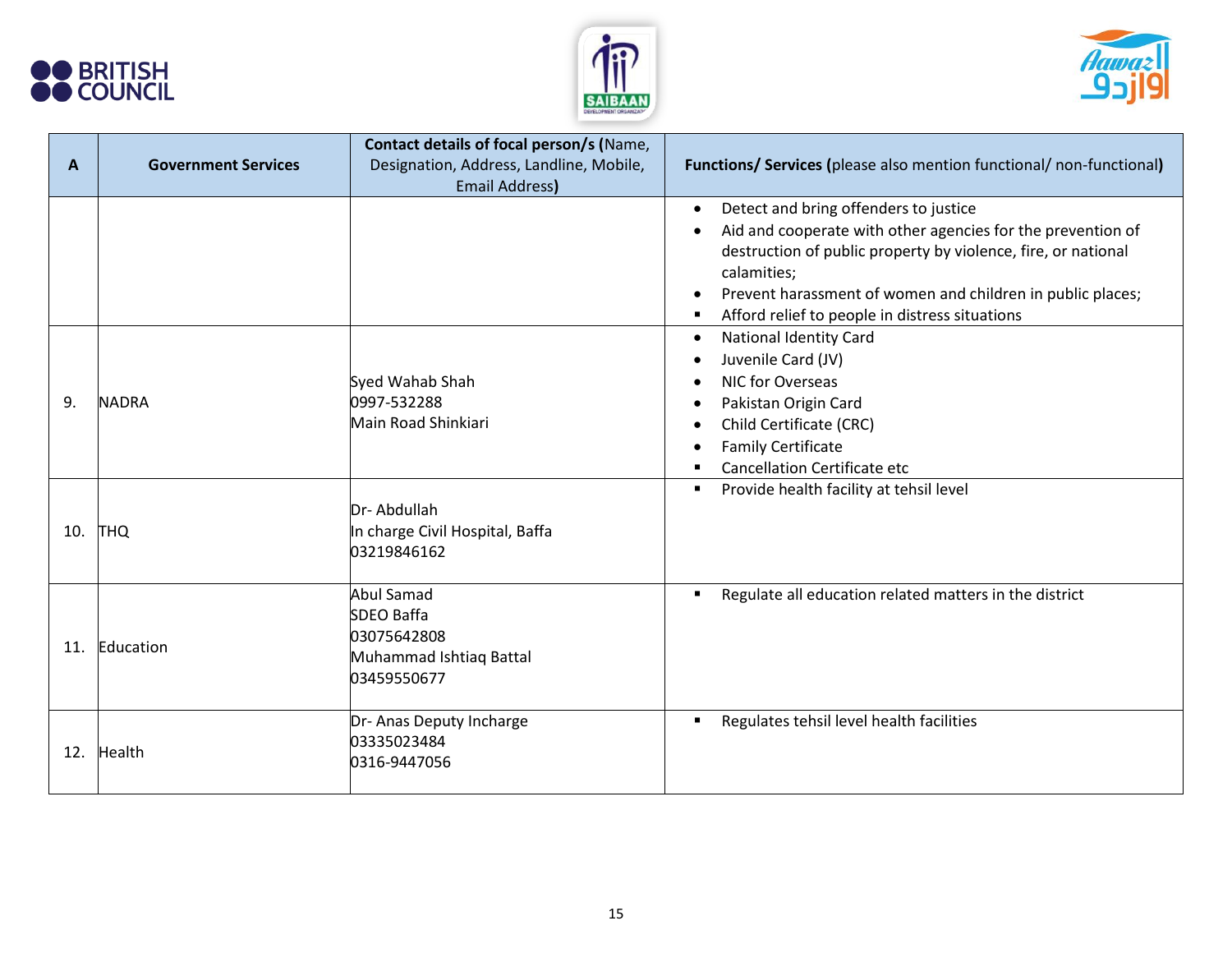





### **NON-MANDATED STRUCTURES**

| B                | <b>Non-Mandated Structures</b><br>(recognized by the<br>Government) | Contact details of focal person/s (Name,<br>Designation, Address, Landline, Mobile, Email<br>Address)                                                                                          | <b>Functions/ Services</b>                                                                                                                                                                                                                                                                                 |
|------------------|---------------------------------------------------------------------|------------------------------------------------------------------------------------------------------------------------------------------------------------------------------------------------|------------------------------------------------------------------------------------------------------------------------------------------------------------------------------------------------------------------------------------------------------------------------------------------------------------|
| $\mathbf{1}$     | <b>District Bar Association</b>                                     | Nadia Saleem<br>0305 8916006<br>Adv.nadia.saleem@gmail.com<br>Mr. Tanveer Ahmad Din Awan (Advocate High<br>Court/Former General Secretary District Bar Association<br>Mansehra)<br>03469609185 | Address issues of lawyers<br>$\blacksquare$<br>Free legal Aid for women victims who cannot afford to pay the<br>cases of GBV, divorce, custody, inheritance                                                                                                                                                |
| 2.               | <b>Equal Access Mobile Phone</b><br>Application                     |                                                                                                                                                                                                | Information about different services available for PWDs at the<br>$\blacksquare$<br>district, provincial, and national level<br>Database of information about disabled people organisations in<br>п<br>the country                                                                                         |
| 3.               | <b>EDHI</b>                                                         | Nearest Edhi center (Abbottabad)<br>0992-33518                                                                                                                                                 | Provide Ambulatory Services to emergency patients/<br>$\blacksquare$<br>accidental cases                                                                                                                                                                                                                   |
| $\overline{4}$ . | Minority Spokesperson in<br><b>District</b>                         | lugman shergils<br>03469654086<br>Pakhwal chok Mansehra                                                                                                                                        | Minority Rights and Human Rights Activist<br>п<br>Chairman Christmas Action Committee District Kohat<br>$\blacksquare$<br>Raising Issue of minorities as District and Regional level<br>п<br>Focal Person to coordinate with departments on minority issues<br>п                                           |
| 5.               | Transgender Spokesperson in<br><b>District</b>                      | Nadra khan<br>03005115050<br>Main Bazar Mansehra                                                                                                                                               | Transgender Rights and Human Rights Activist<br>п<br>Social Activist<br>$\blacksquare$<br>Raise Issue of transgender at District and Regional level<br>п<br>Focal Person to coordinate with departments on transgender<br>$\blacksquare$<br>issues<br><b>Member Aawaz District Forum</b><br>$\blacksquare$ |
| 6.               | Saibaan Development<br>Organization                                 | Zahoor Ahmed<br>Sector C Ghazikot Township Mansehra                                                                                                                                            | Working since 2000 on human rights, health, education,<br>$\blacksquare$<br>community infrastructure, livelihood and advocacy etc,                                                                                                                                                                         |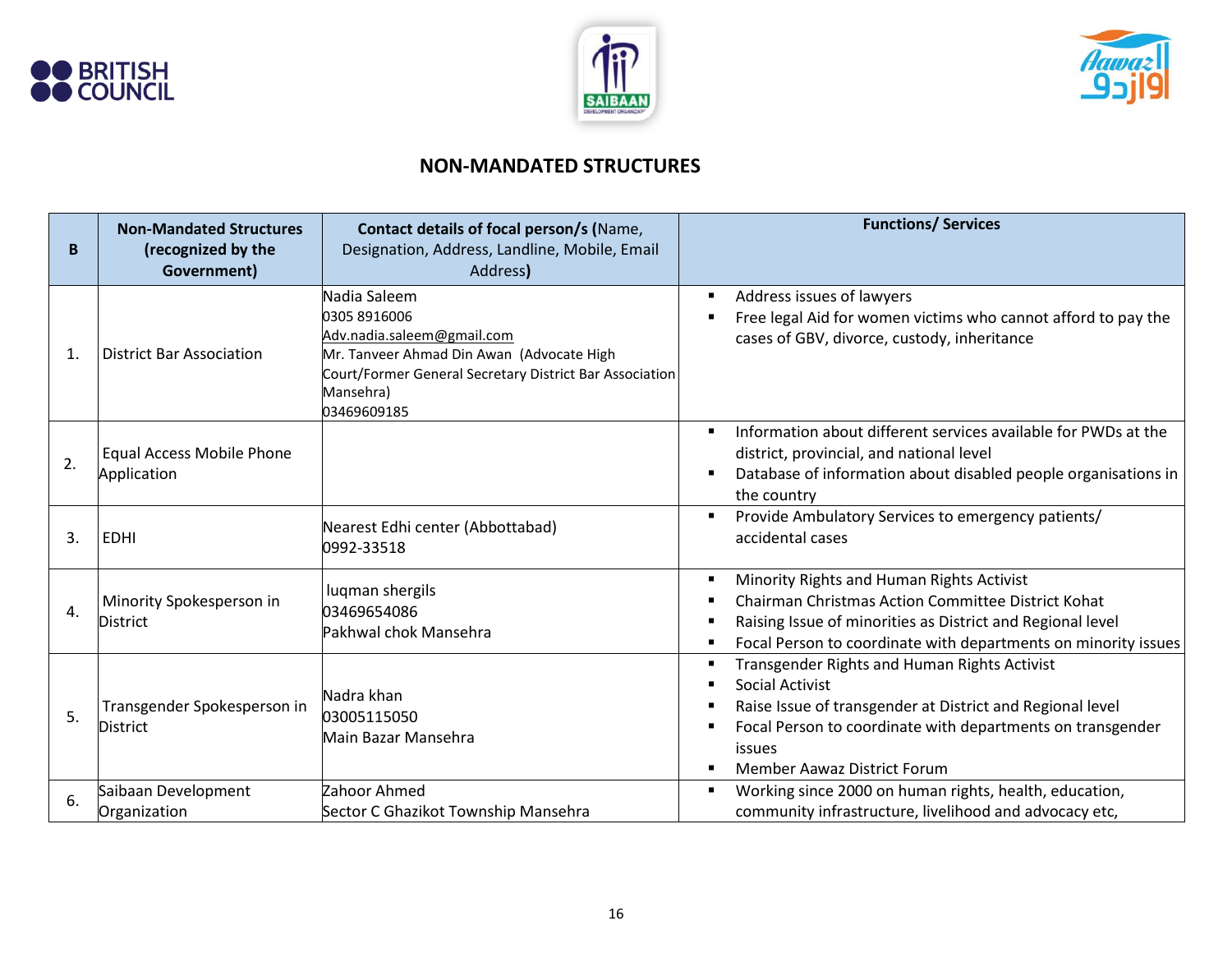





| B   | <b>Non-Mandated Structures</b><br>(recognized by the<br>Government) | Contact details of focal person/s (Name,<br>Designation, Address, Landline, Mobile, Email<br>Address)                                                       | <b>Functions/ Services</b>                                                                                    |
|-----|---------------------------------------------------------------------|-------------------------------------------------------------------------------------------------------------------------------------------------------------|---------------------------------------------------------------------------------------------------------------|
|     |                                                                     | Ph: No 0997-440528<br>info@saibaan.org.pk                                                                                                                   |                                                                                                               |
| 7.  | Al-Khidmat Foundation                                               | Kamran Riaz<br>Abbottabad road, Mansehra<br>Ph: No 0300-9110832                                                                                             | Working on disaster management, health, orphan education and help<br>poor families,<br>$\blacksquare$         |
| 8.  | Right to Live Organization                                          | <b>Mohammad Bilal</b><br>Behind Madni Plaza Upper Channai, Mansehra<br>Ph: No 0332-8986781<br>Bilalnawaz781@gmail.com                                       | Working on PWD, S rights, advocacy campaigns and provide food<br>$\blacksquare$<br>to poor families of PWD,S. |
| 9.  | Musalihati Committee (dispute<br>resolution committee)              | Haji Shaid<br>Mansehra<br>Ph: No 0332-8956560                                                                                                               | Resolve dispute at local level and promote peace and religious harmony<br>at district level.<br>п             |
| 10. | Probono Lawyer                                                      | Mrs. Nadia Saleem<br>Mansehra<br>Ph: No 0305-8916006                                                                                                        | Provide legal assistance to vulnerable families.<br>٠                                                         |
| 11. | Probono lawyer                                                      | Mr. Tanveer Ahmad Din Awan (Advocate High<br>Court/Former General Secretary District Bar<br><b>Association Mansehra)</b><br>Mansehra<br>Ph: No 0346-9609185 | Provide legal assistance to vulnerable families<br>п                                                          |
| 12. | <b>SRSP</b>                                                         | Shakil Ahmad 03008110411                                                                                                                                    | Working on covid 19, community infrastructure, social mobilization,<br>livelihood, etc                        |
| 13. | Friends organization                                                | Javed Iqbal Ph: No 03008116317                                                                                                                              | Working on covid 19, community infrastructure, social mobilization,<br>livelihood, women rights etc           |
| 14. | <b>Helping hand</b>                                                 | Dr Kiramat Ullah Ph: No 03330927670                                                                                                                         | Working in health sector, support orphans and provide<br>П<br>equipment to PWD,S.                             |